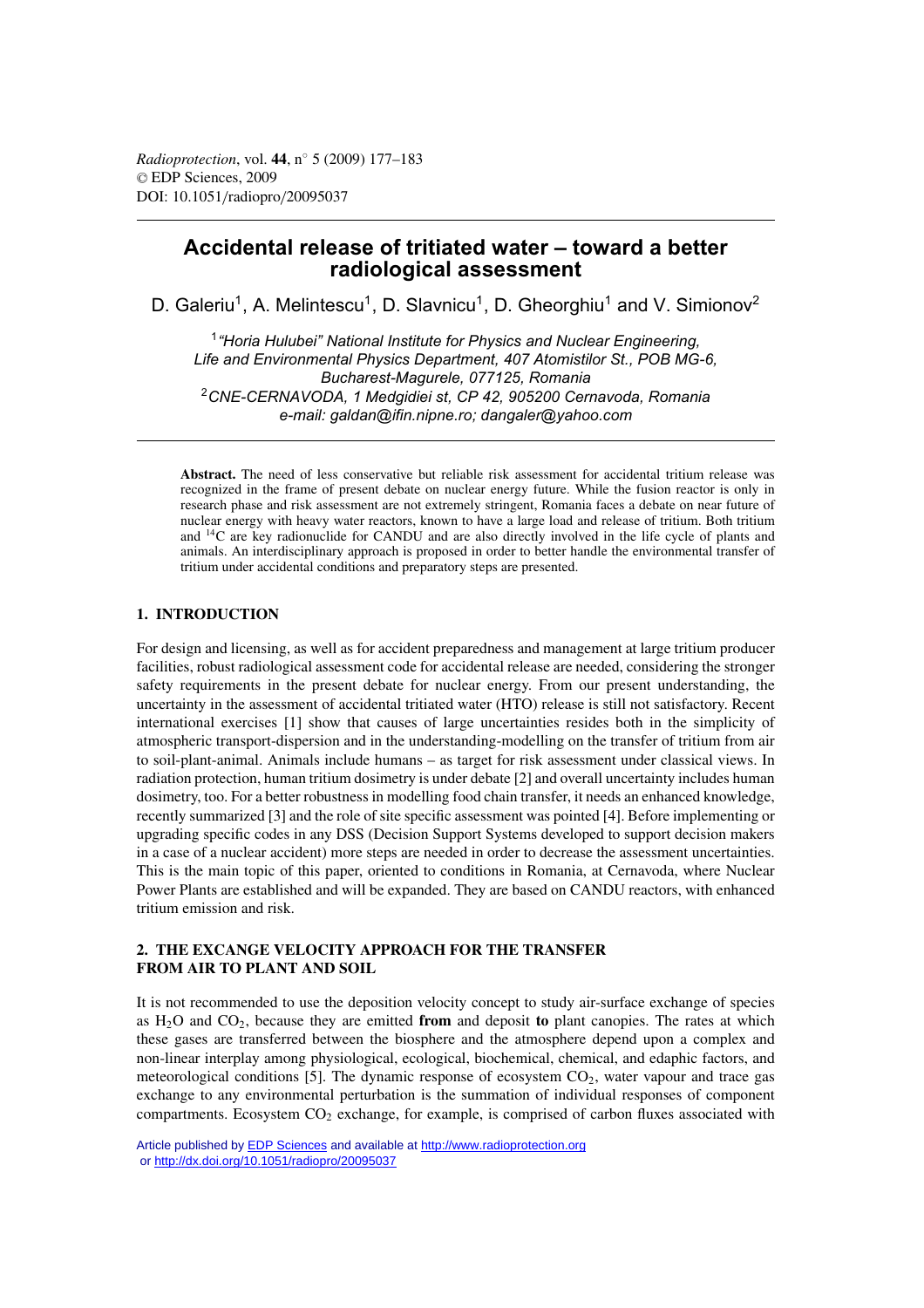### 178 RADIOPROTECTION

four compartments, leaves, boles, roots and soil organic matter. Canopy evaporation consists of water vapour that is lost through plant transpiration and soil evaporation. The exchange velocity is a useful simplification and depicts the transfer as inverse of a sum of resistances: atmospheric, boundary layer and surface (canopy for exchange with crops) [6]. Canopy resistance integrates leaf stomata resistance on canopy height and it is expected a difference between C3 and C4 species because leaves of C3 species exert a lower stomata resistance than do C4 leaves. Stomata resistance is a function of light, which varies appreciably with depth into the canopy and on sunlit and shaded leaves. We need a dual source model and must incorporate the coupling between vegetation and soil beneath [6]. This needs a better description of soil resistance under the canopy and first attempt were previously reported [6]. Among the many approaches for modelling canopy resistance [5], in this paper, it is used the direct link with canopy photosynthesis (A-gs model) and the operational model of photosynthesis from Wageningen school [6], avoiding to solve highly non-linear and coupled equations. An advantage of an A-gs model is that the calculations are based on simple plant characteristics, for example, whether the vegetation uses the C3 or C4 metabolism, and on atmospheric variables that are measured on a routine basis at a standard meteorological observation site. Recently, it was improved the approximation for the canopy conductance [7] as:

$$
g_{c,w} = g_{\min,w} * LAI + \frac{a_1 * A_{g,c} * f(\theta_r)}{(C_s - \Gamma) * (\Gamma + \frac{D_s}{D_*})}
$$
(1)

with  $g_{min,w}$  - cuticle conductance for water; LAI - leaf area index;  $C_s$  - the CO<sub>2</sub> concentration at the leaf surface,  $\Gamma$  (mg m<sup>-3</sup>) is the CO<sub>2</sub> compensation point,  $D_s$  (Pa) is the vapour pressure deficit at plant level; f( $\theta_r$ ) is correction for soil water stress and  $a_1$  and  $D^*$  are empirical quantities defined, as many other quantities needed in [7].

 $A_{g,c}$  is the (unstressed) canopy gross assimilation rate (net of photorespiration for C3 crops) and is parameterized as in WOFOST crop growth model and adapted to local cultivars [8].

It is emphasized that the inclusion of soil water stress and vapour pressure deficit in the model for canopy resistance is important around Cernavoda area with a dry climate (500 mm/y of rain) and a mix of irrigated and non irrigated cultures. Note also that the canopy resistance depends on the plant phenology (development stage) and our approach includes this considering also local cultivars peculiarity. Soil fertilization increases leaf nitrogen content, as well as the photosynthetic capacity of plant, the canopy resistance and consequently, the exchange velocity.

The above modelling approach must be accompanied by a model of soil water balance in order to have the soil water stress factor. This is done in the frame of assessing the HTO in transpiration flow of crop, because water flow is a driving factor. The optimization of model detail is on going, as we are interested not in robust prediction of HTO dynamic in the soil profile, but on effect on plant HTO concentration through root water for transpiration. Effects of precipitation and irrigation seem important in the acute accidental phase only.

# **3. ORGANICALLY BOUND TRITIUM (OBT) FORMATION AND DISTRIBUTION TO EDIBLE PLANT PARTS**

It is now well established that OBT is produced in daylight under photosynthesis, but also in the night under dark reaction. In both cases the HTO concentration in plant water must be known (and it is given by sub-models described above). After the initial formation in leaves, OBT as well as other organic products, is subject of losses through growth and maintenance respiration and is redistributed in various plant parts. Growth and maintenance respiration as well as redistribution are processes in common with carbon. Carbon cycling in vegetation is much more studied and more data are now available (FACE experiments for increased CO<sub>2</sub> effect on crops). Most of uncertainties in OBT modelling can be reduced using recent carbon results and dedicated models. It seems now that growth respiration and redistribution are fast processes, while maintenance respiration is a slow one. A time unit of a day is considered for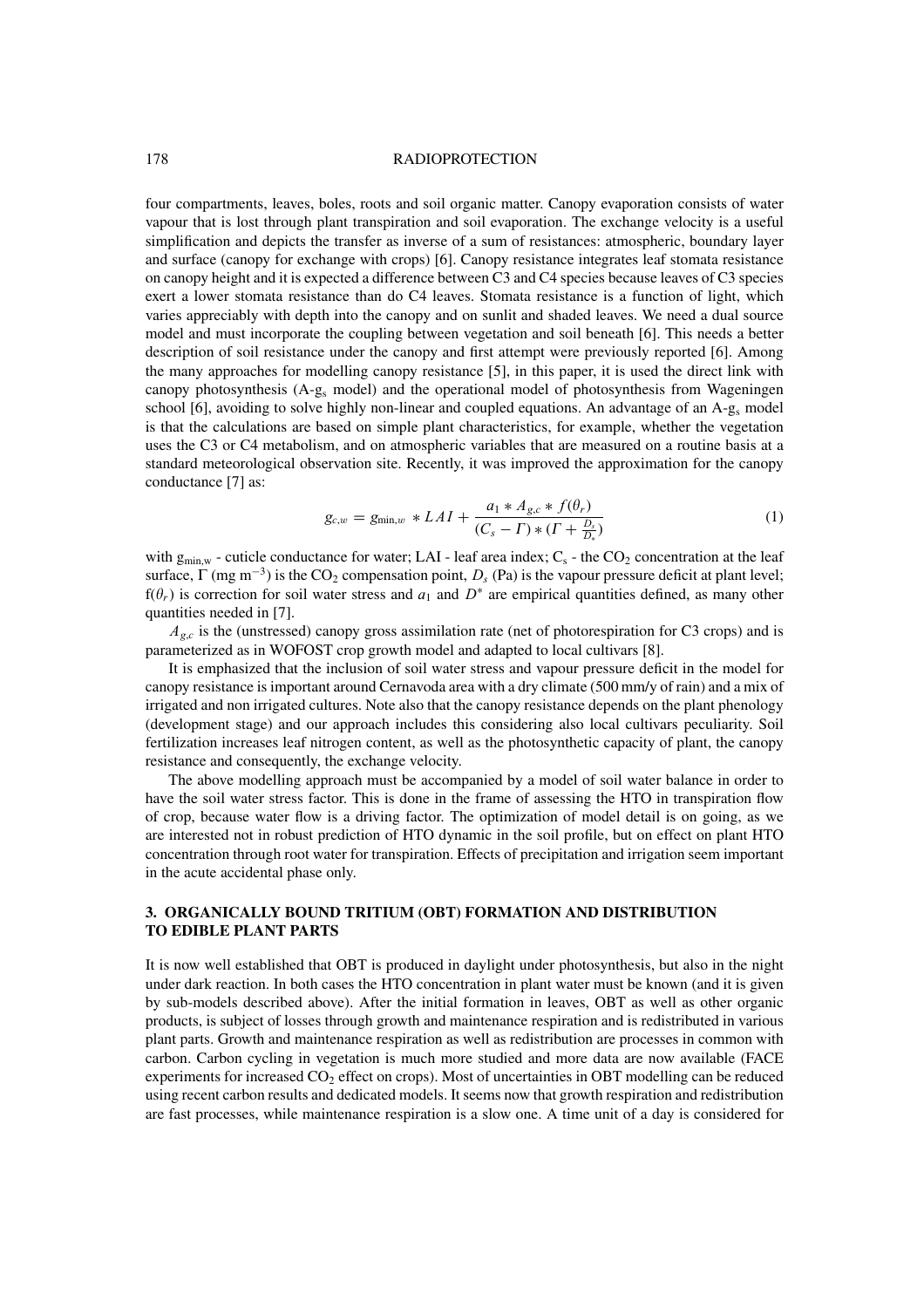### ECORAD 2008 179

modelling these processes, but a shorter one (an hour or less) for the initial production of simple organics containing 14C or OBT, under variable air concentration. Because for daylight production of OBT simple relations can be used linked with carbon, it is desirable to develop first robust operational models for <sup>14</sup>C, tested with available data. Most plants show that at the beginning of reproductive development stage there is a translocation of organic matter from stems to storage organs. This refers to labile forms of photosynthates stored as reserves. In perennial plants these reserves are the source of spring development. We must distinguish between labile reserve compartment and structural one in storage organs or leaf + stem + root. We decided to develop separate but linked sub-models for perennial or annual crops, with continuous harvest (green stage) or a unique one (drier). An example of model prediction for rice is given in the Figure 1. It uses results from crop growth model for rice and applies for  ${}^{13}C$  and  ${}^{14}C$ .



**Figure 1.** Specific activity ratio SAR after short (7 hours) fumigation of rice at different days after planting (DPA). Left, experimental results, right model results for a close cultivar.

For day light production of OBT, combining the carbon model with the HTO in plant water is enough to deliver reliable model predictions at harvest. Night production of OBT is under debate [3]. Under daylight, starch is mostly produced, but later, different dark reaction ends with a broad range of plant composition. We have sunflower, olives and soybean with high lipid content, but also sugar cane or beet with high carbohydrate content and this must influence dark reaction specificity and consequently, OBT formation in night. At last, for plants having mostly glucose as end product we have an attempt to explain night OBT production [9]. For cereals, night OBT production was initially assessed using general metabolic reaction, but experiments show that we need the minimal reaction rate from the potential range. From present knowledge, night OBT production remains quite uncertain and cannot be ignored.

# **4. TRANSFER TO ANIMAL AND HUMAN TRITIUM DOSIMETRY**

There are few experimental data on the transfer of tritium from feed to animal products and recently we advanced a new modelling approach [10, 11] based on the working assumption that organic mater turnover rate can be assessed from the turnover rate of net metabolism. Developed as a research tool, the model shows good predictive power and can be used as a background for simpler operational models to be used in practice, as shown recently in an international exercise [12]. Taking the example of transfer in the meat for pork, we can compare the new parameters with those used before in Table 1. We see that the new model gives a higher transfer factor and a more complex dynamics.

The model was initially developed for mammals and tentatively expanded to birds [10] and needs further experimental confirmation for broiler and egg. Regulatory bodies prefer simple models and we make a trial starting with the simple EDF pig model [12], adding missing pathways and considering in more details growth and metabolism. The growth equation is based on the retained energy, metabolisable energy intake and maintenance metabolism, as well as with relationships between life and empty body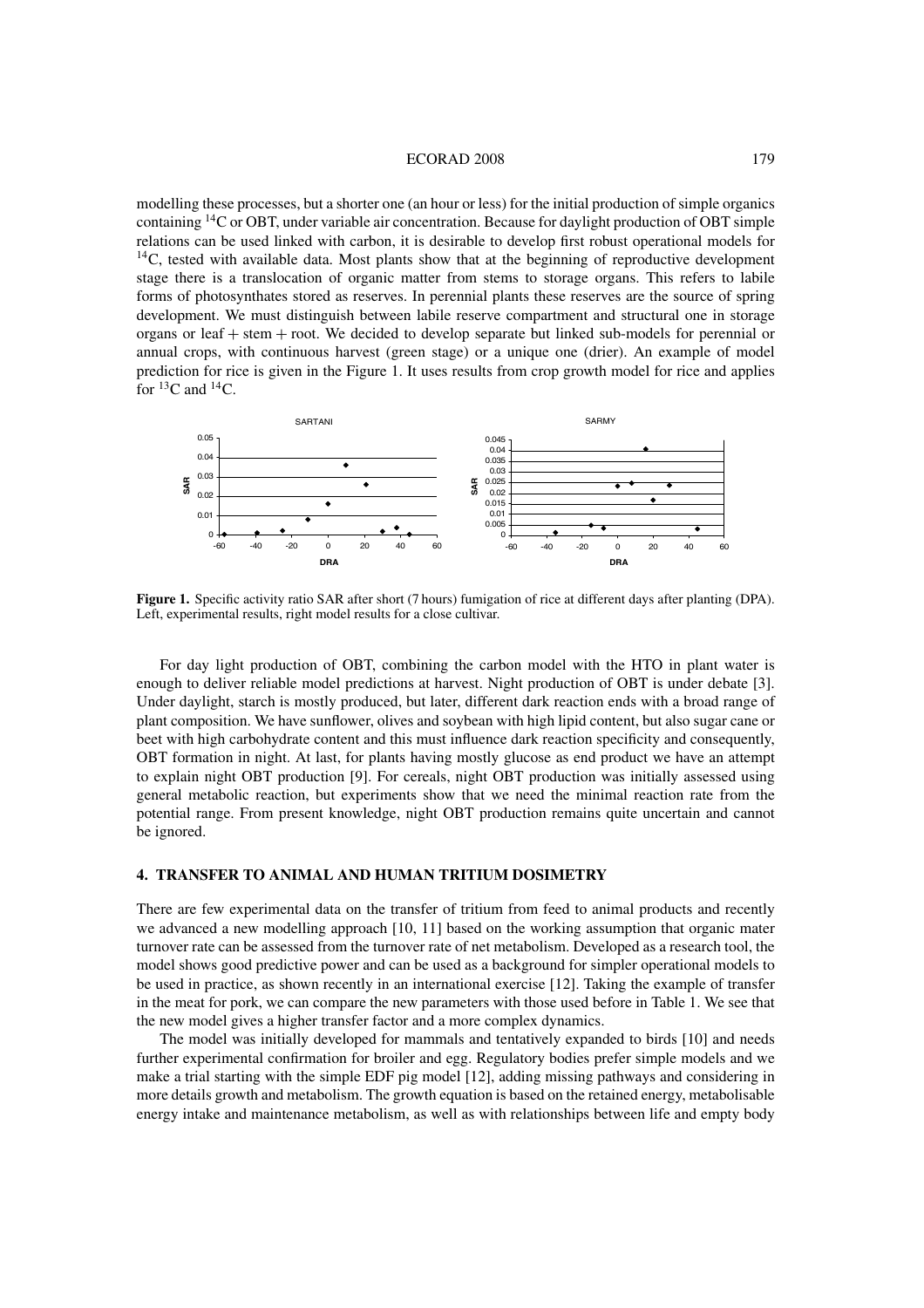### 180 RADIOPROTECTION

|  | Table 1. Transfer factors and biokinetic halftime for pig meat (OBT). |  |  |  |  |  |  |  |  |  |  |  |
|--|-----------------------------------------------------------------------|--|--|--|--|--|--|--|--|--|--|--|
|--|-----------------------------------------------------------------------|--|--|--|--|--|--|--|--|--|--|--|

|                    | unit | <b>FDMH</b> | <b>RECENT</b> |
|--------------------|------|-------------|---------------|
| TF                 | d/kg | 0.2         | 0.346         |
| A1                 |      |             | 0.314         |
| A2                 |      |             | 0.686         |
| $\overline{T1/2}1$ |      | 10          | 23.6          |
| T1/2.2             |      | Nа          | 219.7         |

mass, retained energy and weight gain. Defining the maturity variable  $\mu$  as the ratio between actual life mass and mass at full maturity, the growth equation is:

$$
\frac{1}{\mu}\frac{d\mu}{dt} = \lambda_{gain} - \lambda_{loss}; \quad \lambda_{gain} = L \bullet \lambda_{loss}; \quad \lambda_{loss} = (\mathbf{k}_g^* \mathbf{f}^* \mathbf{g})^* \mathbf{a}^* \mu^{\mathbf{b} - 1} \mathbf{M}^{\mathbf{b} - 1}
$$
 (2)

In above expression we define the level of nutrition, L, as the ratio between metabolisable energy intake and the maintenance energy need, MEm, depending on body mass BM as  $MEm = aBM^b$ . The loss rate depends also on growth efficiency  $k<sub>g</sub>$ , ratio between empty body gain and retained energy f, and the ratio between life and empty body mass, g. Maintenance metabolic rate is used to define the OBT turnover rate. For animals with intensive farming, water intake,  $I_w$ , can be linked with body mass as  $I_w = awBM^{bw}$ . The final model equations for the dynamics of HTO concentration in body water (C<sub>HTO</sub>)  $(Bq/L)$ ) and OBT in whole body  $(C<sub>OBT</sub> (Bq/kg fw))$  are:

$$
d C_{HTO}/dt = c_1(\mu^* M)^{bw-1*} C_{HTO,diet} + (c_3 \lambda_{loss}/w)^* C_{OBT} + (1-frc)^* (1./(w)^* c_2^* \lambda_{loss}^* C_{OBTdiet}
$$
  

$$
C_{HTO}(c_1(\mu^* M)^{bw-1} + k_{hto} + (L-1)\lambda_{loss})
$$
 (3)

$$
d C_{\rm OBT}/dt = \text{frc}^* c_2^* \lambda_{\rm loss}^* C_{\rm OBTdist} + k_{\rm hto} C_{\rm HTO}^* w \cdot C_{\rm OBT}^* (c_{3*} \lambda_{\rm loss} + (L-1) \lambda_{\rm loss})
$$

Model parameters cover water fraction in empty body (w), fraction of intake OBT entering organic compartment (frc), full mature mass (M), transfer rate for metabolisation of OBT from HTO ( $K_{\text{hto}}$ ) and also c1, c2, c3 depending on body composition, metabolisable energy density in food etc. Parameters values are deduced considering recent farm animal growth models and can be kept at average values in the fattening period of pig, lamb, and broiler. Preliminary tests confirm that the approach is moderately conservative for predicting meat concentration and can be used when tritium experimental data are missing. The simplified model has the advantage of linking animal growth and metabolism parameters with tritium transfer.

For the cow-milk pathways the above simple approach is not possible because milk is mostly a *de novo synthesis* product. Intensive tests for the model in UFOTRI [13] show remarkable agreement with experimental data if biokinetic rate for OBT is increased about 2 times, close to our metabolic derivation.

The generic model, based on energy metabolism was applied also for humans, for public dosimetry, as an attempt to clarify aspects related to retention, radio-biological effectiveness (RBE), age, gender, race [14]. More recently, we have taken into account the special role of brain in human metabolism and made a careful analysis of all model input, expanding also the model for the case of infants and using recent results on RBE [15]. Comparing to the deterministic ICRP dose coefficients, our results are close (up to 30%) for HTO intake, when RBE is ignored. When considering the non-uniform OBT distribution in the body and tissue weighting factors, the dose coefficients are slightly modified. Comparing with our previous results [16], there are minor differences for age older than 1 y. When applying an RBE larger than 2, our results are close to previous assessment [17]. HTO dose coefficients are reliable, RBE included.

For OBT intake the situation differs. For the case of  $RBE = 1$ , our results considering nonuniform distribution of tritium, are again 20–30% higher than ICRP, but for infant we have a factor 2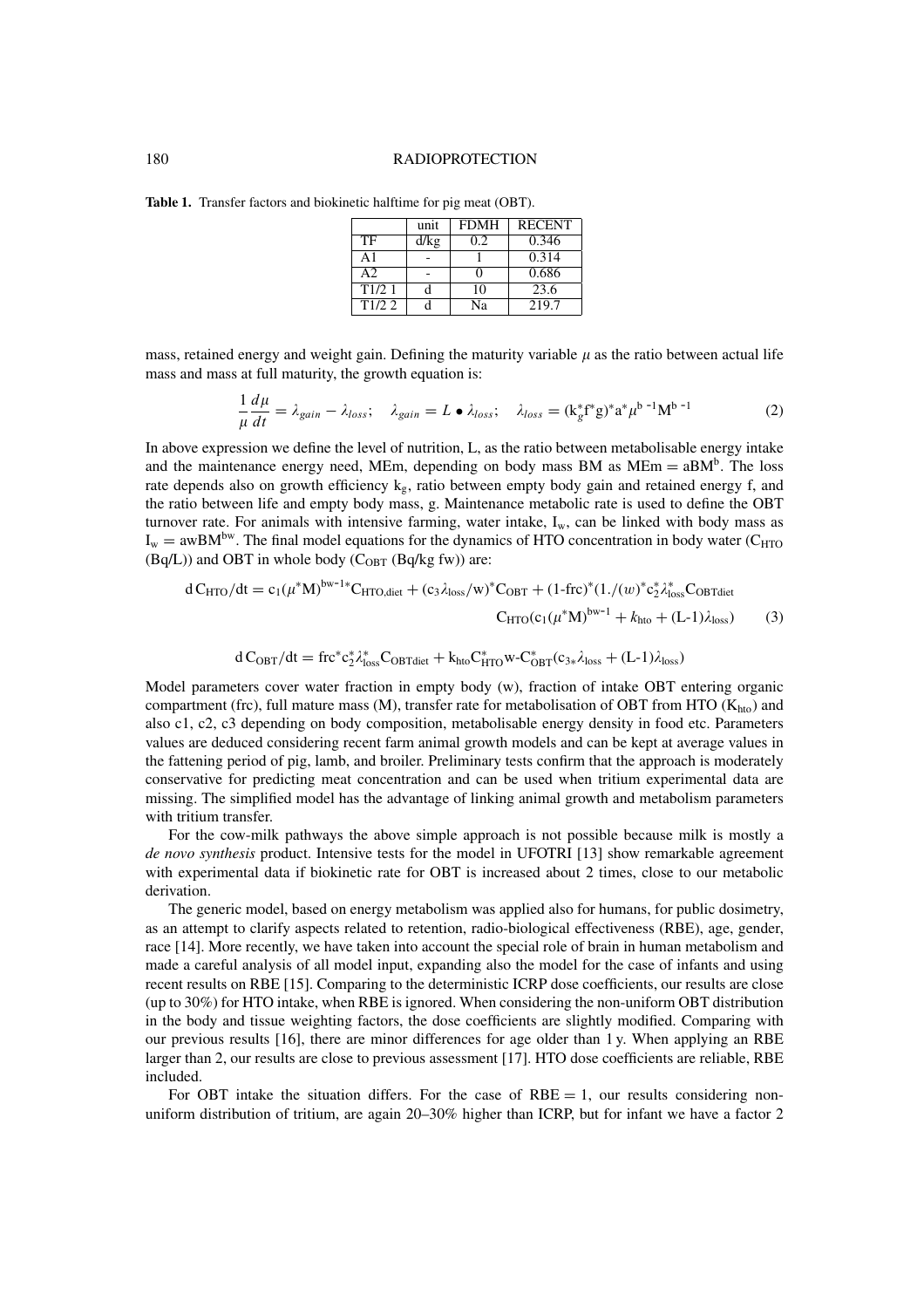#### ECORAD 2008 181

|                | <b>ICRP</b> |       |      | H (uniform, $RBE = 1$ ) | H (non-uniform, $RBE = 1$ ) |      |      | E (non-uniform, $RBE > 1$ ) |      |      |  |
|----------------|-------------|-------|------|-------------------------|-----------------------------|------|------|-----------------------------|------|------|--|
| Age            |             | $5\%$ | 50%  | 95%                     | 5%                          | 50%  | 95%  | $5\%$                       | 50%  | 95%  |  |
| 3 <sub>m</sub> | 12          | 26.4  | 28.9 | 31.4                    | 20.4                        | 22.5 | 24.7 | 65.2                        | 73.5 | 81.9 |  |
| 1Y             | 12          | 16.6  | 18.1 | 19.7                    | 13.0                        | 14.4 | 15.9 | 41.0                        | 46.3 | 51.4 |  |
| 5Y             | 7.3         | 9.5   | 10.5 | 11.5                    | 8.0                         | 8.9  | 10.0 | 24.7                        | 27.9 | 30.9 |  |
| 10Y            | 5.7         | 8.0   | 8.7  | 9.5                     | 5.9                         | 6.5  | 7.3  | 18.2                        | 20.5 | 22.8 |  |
| 15YF           | 4.2         | 7.4   | 8.1  | 8.7                     | 5.4                         | 6.0  | 6.7  | 17.1                        | 19.3 | 21.4 |  |
| 15YM           | 4.2         | 5.3   | 5.9  | 6.4                     | 4.6                         | 5.1  | 5.7  | 14.4                        | 16.2 | 18.0 |  |
| adF            | 4.2         | 8.0   | 8.6  | 9.2                     | 5.2                         | 5.7  | 6.3  | 16.3                        | 18.4 | 20.4 |  |
| adM            | 4.2         | 5.3   | 5.7  | 6.2                     | 4.0                         | 4.5  | 5.0  | 12.6                        | 14.2 | 15.8 |  |

**Table 2.** Dose coefficients for an OBT intake (Sv Bq<sup>-1</sup>  $\times$  10<sup>11</sup>).

(see Table 2). This can easy be explained. ICRP assumes that the biokinetic rate is given by the balance of carbon intake and carbon body content. Infant uses a large part of the intake for growth and this must be taken into account. For adults our results (RBE  $= 1$ , uniform) are higher than ICRP by 70% as an average for man and woman. An increase of dose coefficient for OBT was claimed before only for the specific case of Cardiff bay [18], but our results show that this is general. There are not enough experimental data in order to assess an RBE for OBT case, but it is agreed that it must be higher than for OBT. We use a factor between 1.3 and 2 based on micro-dosimetry estimations. Our results for mean values are higher than ICRP by a factor about 4, due mostly to RBE. They are also higher than previous estimate [17]. Due to uncertainty in the RBE for OBT intake, the dose coefficients are less robust than for HTO case and the infant case merits special attention.

# **5. ACCIDENTAL AQUATIC RELEASES OF TRITIUM**

If the terrestrial food chain was analyzed in the past under accidental release of tritium, in many decision support systems (DSS), not too much was done for aquatic accidental releases and we are now in the process of incorporating in the RODOS and MOIRA DSS. The application starts with adaptation of a hydrological model to Danube River and includes an expansion of a previous model [19] for benthic fauna and flora (zoo-benthos, macrophyte), as well as adapted biokinetic parameters for specific Danube fish (small prey fish, carp, pike, catfish, and perch). For an accidental release in Danube of 3.7 PBq, the evolution of water HTO and OBT in aquatic fauna and flora is given in Figure 2. Note the higher peak concentration of zoo-benthos and the long residence of OBT in macrophyte. As for other radionuclide, the residence time in predator fish is longer than for planktivorous ones. River flow and temperature are influencing factors for the variability of public dose and we note a strong seasonality effect (see Figure 2). Including the irrigation pathway, the general conclusion was a 20 fold lower risk than an equivalent atmospheric release.



**Figure 2.** Dynamics of HTO in water and OBT in fauna and flora.

**Table 3.** Activity intake in humans after ingestion of fish and water.

|            | Ingestion of |      | Water     |
|------------|--------------|------|-----------|
|            | T from fish  |      | ingestion |
| Date       | Bq           | OBT% | Bq        |
| 15-Feb     | 5720         | 3    | 30000     |
| $15-May$   | 5130         | 15   | 22600     |
| $15-Aug$   | 19500        | 29   | 68000     |
| $15-Sep$   | 33550        | 26   | 130000    |
| $15 - Oct$ | 15400        | 17   | 68000     |
| $15$ -Dec  | 11580        |      | 56000     |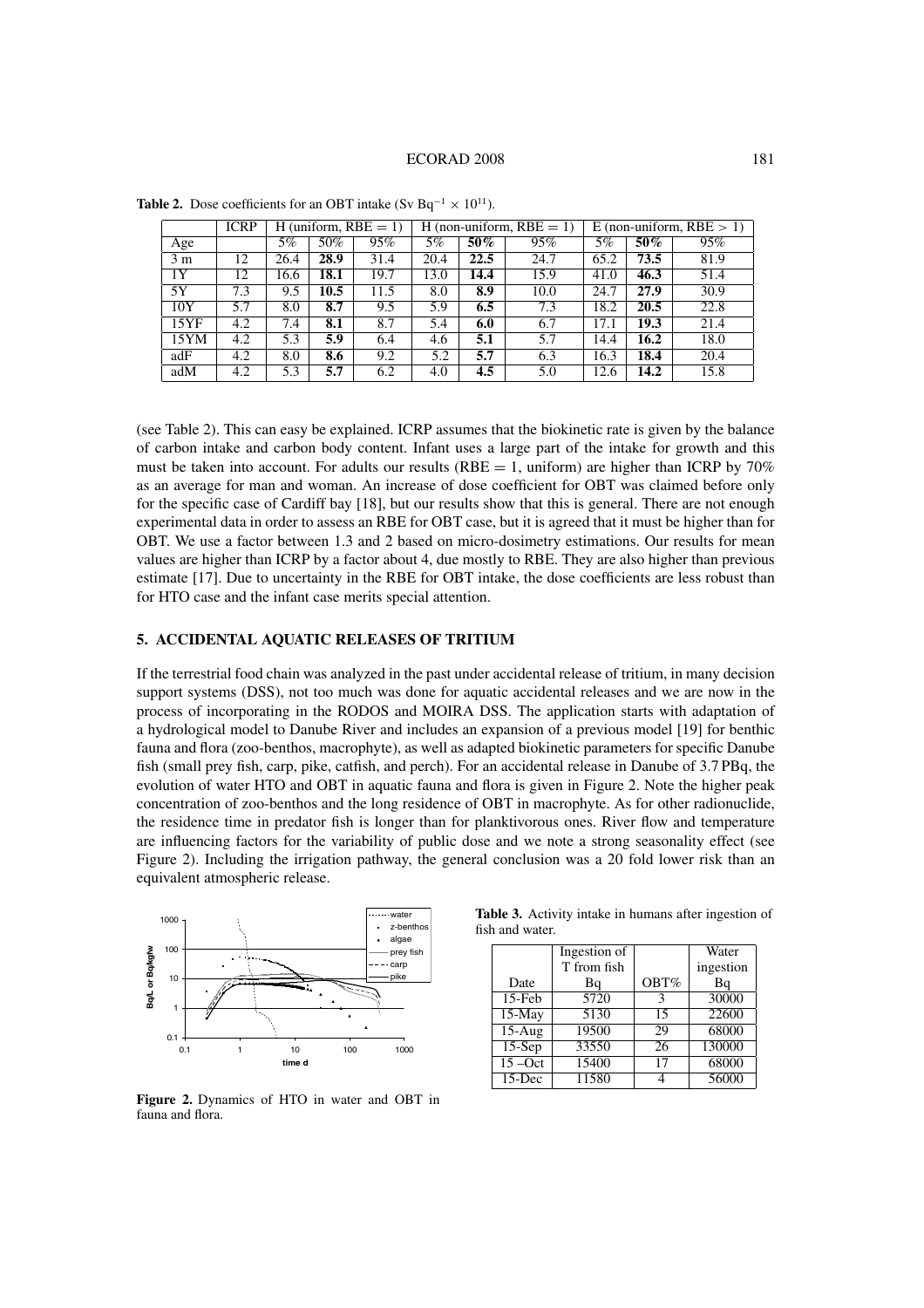### 182 RADIOPROTECTION

## **6. CONCLUSIONS**

We discussed some preliminary steps in order to prepare an improved model and code for public risk assessment in the case of accidental tritium releases. We avoided referring on atmospheric transportdispersion itself, as there are today improved models and techniques for input data. We concentrate on some processes where an interdisciplinary approach can offer solutions for more robust modelling hoping that international cooperation will consider the topic in the future. Many results presented in this contribution are preliminary ones from on going work and needs more efforts until use in practice. Due to our assessment of enhanced dose coefficients for infants, a special care must be given to milk pathways. These imply site specific information on local consumption, production area, feeding habits of cow and sheep, distribution network. Effect of accidental release on human milk must also be scrutinized. In the future the assessment must concentrate in reducing uncertainty in terrestrial pathways using site specific data.

# **Acknowledgments**

We thank to National Agency for Scientific Research, CEEX M3 Contract 81 and CEEX M1 Contract 05-D11-40, as well as NIPNE for their financial support. The authors are grateful to IAEA and IUR for intermediating useful exchanges of idea and results.

### **References**

- [1] P. Guétat, L. Patryl, "Environmental and Radiological Impact of Accidental Tritium Release", *Fusion Science and Technology*, in press
- [2] HPA 2007 "Review of Risks from Tritium", Report of the independent Advisory Group on Ionising Radiation, Health Protection Agency UK, Radiation, Chemical and Environmental Hazards November 2007
- [3] D. Galeriu, P. Davis, W. Raskob, A. Melintescu "Tritium radioecology and dosimetry today and tomorrow", Invited lecture 8th International Conference on Tritium Science and Technology September 16-21, 2007Rochester, New York; accepted in Fusion Science and Technology
- [4] Shun'ichi Hisamatsu et all, editors, Procedings of the International Symposium on Environmental Modeling and Radioecology, IES, Japan 2006 ISBN- 978-4-9980604-9-9 C3040
- [5] D. Baldochi, 2007 "Lecture on Integrating and Scaling Information from Leaves to Canopy Scales", ESPM 228 and Biometeorology, ESPM 129, University of California, Berkeley
- [6] A. Melintescu, D. Galeriu, "A versatile model for tritium transfer from atmosphere to plant and soil", Radioprotection suppl 1 vol 40 pp S437-442 (2005)
- [7] R.J. Ronda, H.A.R. De Bruin,and A.A.M. Holstag, *J. Appl. Meteorol.* 40:1431–1444 (2001)
- [8] A. Melintescu, D. Galeriu, E. Marica, "Using WOFOST Crop Model for Data Base Derivation of Tritium and Terrestrial Food Chain Modules in RODOS", Radioprotection, Numero special 37, C1, "The Radioecology – Ecotoxicology of Continental and Estuarine Environments ECORAD 2001", p. 1241-1246 2002
- [9] P. Davis, AECL, retired- personal communication
- [10] D. Galeriu, A. Melintescu, N.A. Beresford, 2007 "Energy Metabolism as a General Principle for Modeling the Transfer of Carbon and Tritium across Animals" *International Conference on Environment; Survival and Sustainability*, 19-24 February 2007, Nicosia, Northern Cyprus
- [11] D. Galeriu, A. Melintescu, N.A. Beresford, H. Takeda, N. Crout; "The Dynamic Transfer of  $3H$  and  $14C$  in Mammals-A Proposed generic model" submitted to Radiation and Environmental Byophysics
- [12] A. Melintescu, D. Galeriu, 2007 "Tritium transfer in pigs a model test", accepted in Fusion Science and Technology